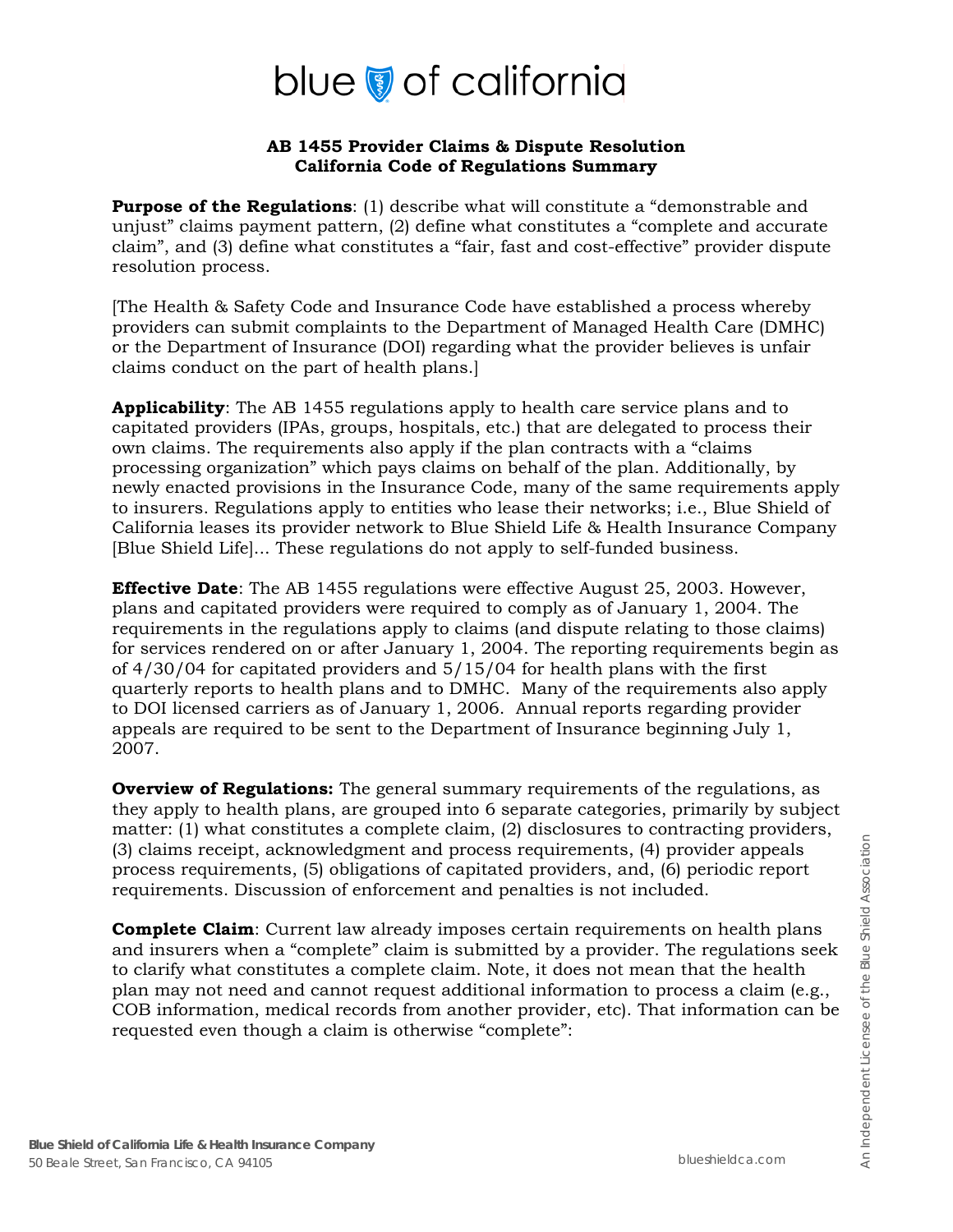- Specifies that specific claim form be used (e.g. UB92, CMS Form 1500, etc.) and be completed.
- Adds specific information that must be included by type of provider involved (e.g., current and correct CPT codes and modifiers).
- Confirms that a paper claim from an emergency room is not complete unless it is accompanied by a copy of the ER report. [If submitted electronically, the plan can request a copy of the ER report within 30 days.]
- Confirms that plans can request additional "reasonably relevant" information that is needed to determine liability on the claim and can deny the claim if the information is not received. However, if the claim is denied, the notice must identify what information was requested, the party/entity from whom it was requested and state why the information is necessary for claims adjudication.

**Disclosures to Contracted Providers**: Each plan and each capitated provider is required to disclose specific information to contracting providers on or before 1/1/04, at the time of contracting or upon request (unless already in the provider's possession). Can be provided in writing or electronically and can be made available on a website for access. "Required Information" to be disclosed includes:

- Directions for submitting claims manually or electronically (specific information required).
- Instructions on how to confirm receipt of a claim.
- The name of the officer responsible for the provider dispute resolution process.
- Directions for submitting provider appeals (specific information required).
- Directions for submitting batched appeals of similar multiple claims.
- The complete fee schedule.
- Detailed payment polices and rules.
- Any non-standard coding methodologies used to adjudicate claims (must be consistent with CPT and other nationally recognized standards). Must include rules re: global payments, multiple services, modifiers, etc.
- Must give 45 day notice of any changes to the information that must be disclosed, including 45 day advance notice of changes to any fee schedule posted on a website.
- Within 7 days of a request, the plan or capitated provider must provide the DMHC with a sample copy of how the information is made available to the providers and how notice is provided of any modifications.

**Claims Requirements**: The regulations are perhaps the most detailed in this area and address claims filing deadlines, how claims must be received and acknowledged, forwarding of misfiled claims, claims adjudication procedures, requesting medical records, and overpayments. In a very summary fashion, the regulations do the following: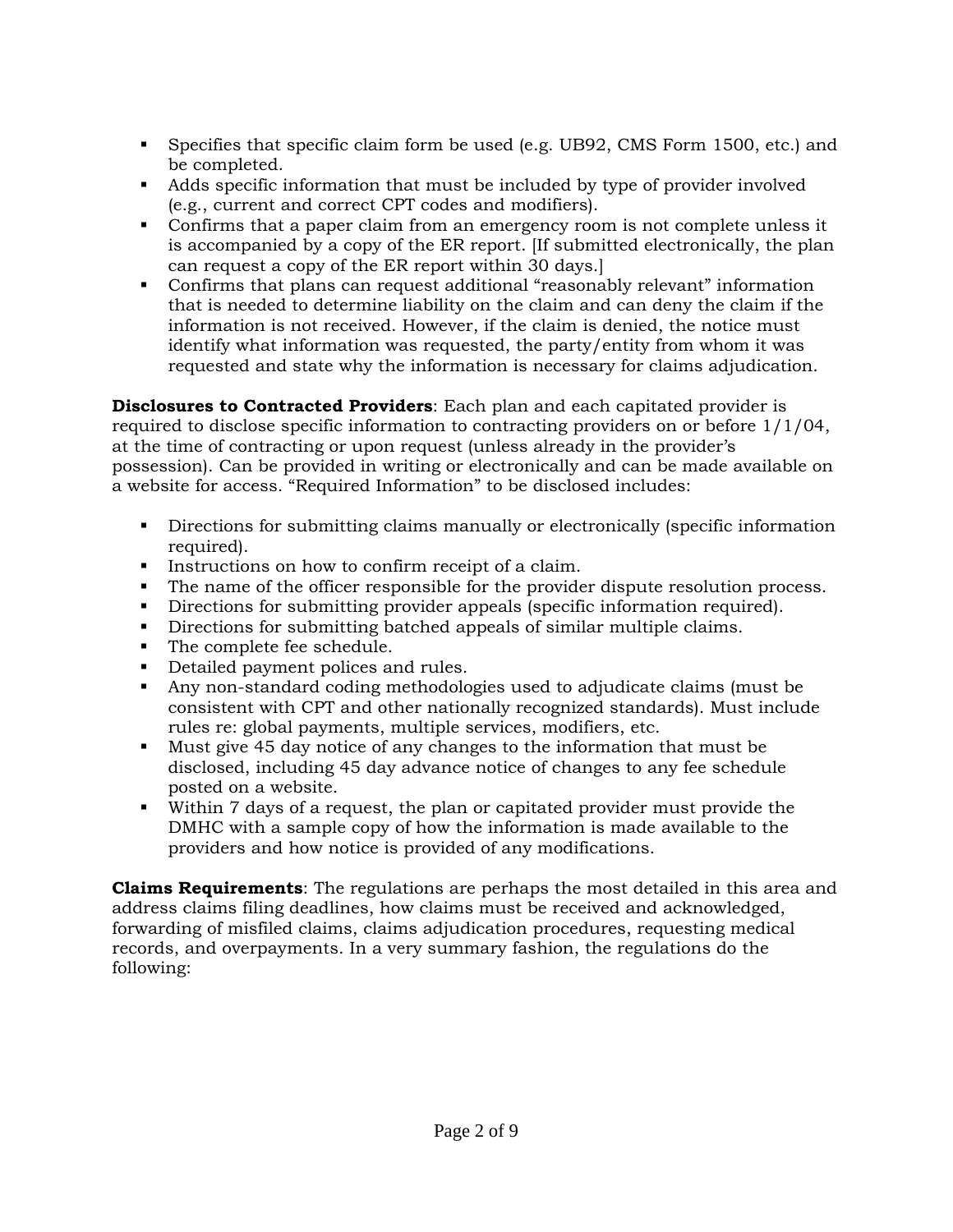Claims Filing Deadline: Prohibit claims filling deadlines any shorter than 90 days for contracting providers and 180 days for non-contracting providers.

Further, in COB situations where the plan is secondary, the provider must be given a minimum of 90 days from the date of action by the primary payor to submit a claim (payment, denial, etc. by the primary payor).

If a claim is denied on the grounds that it was not timely filed, then, during the appeal process, the plan must accept and process the claim if the provider demonstrates "good cause" for the delay in the claims submission.

Claims Forwarding: Regulations specifically address requirements for forwarding claims as follows:

- If the claim is incorrectly sent to the plan and is the financial responsibility of a capitated provider then the plan must do the following:
	- o If the claim is a claim for emergency services, it must be forwarded by the plan to the capitated provider within 10 working days of receipt.
	- o For non-emergency claims, if the billing provider is a contracted provider then the plan can do either within 10 working days of receipt: (i) send the provider a denial notice with instructions as to where to submit the claim, or, (ii) forward the claim to the capitated group. If a noncontracting provider, then the plan must forward the claim to the capitated group within 10 working days.
	- o If the claim is incorrectly sent to a capitated provider, then in all instances the capitated provider must forward the claim to the plan within 10 working days of receipt.

[Note, for paper claims, this actually results in a requirement that the plan or capitated provider forward the claim before they are even required to acknowledge it – see below.]

### Acknowledgment of Claims:

The regulations generally require that plans and capitated providers either affirmatively acknowledge claims or give the provider easy means by which to determine that claims have been received. The requirements apply to both paper claims and those electronically submitted. Generally the following applies:

- Whether or not the claim is complete, the plan must "identify and acknowledge" receipt of the claim (including the receipt date). That can be done by paper acknowledgement or the plan can provide electronic means (phone, website, etc.) by which the provider can confirm receipt of the claim.
- For paper claims, must acknowledge (or provide means to confirm receipt) within 15 working days.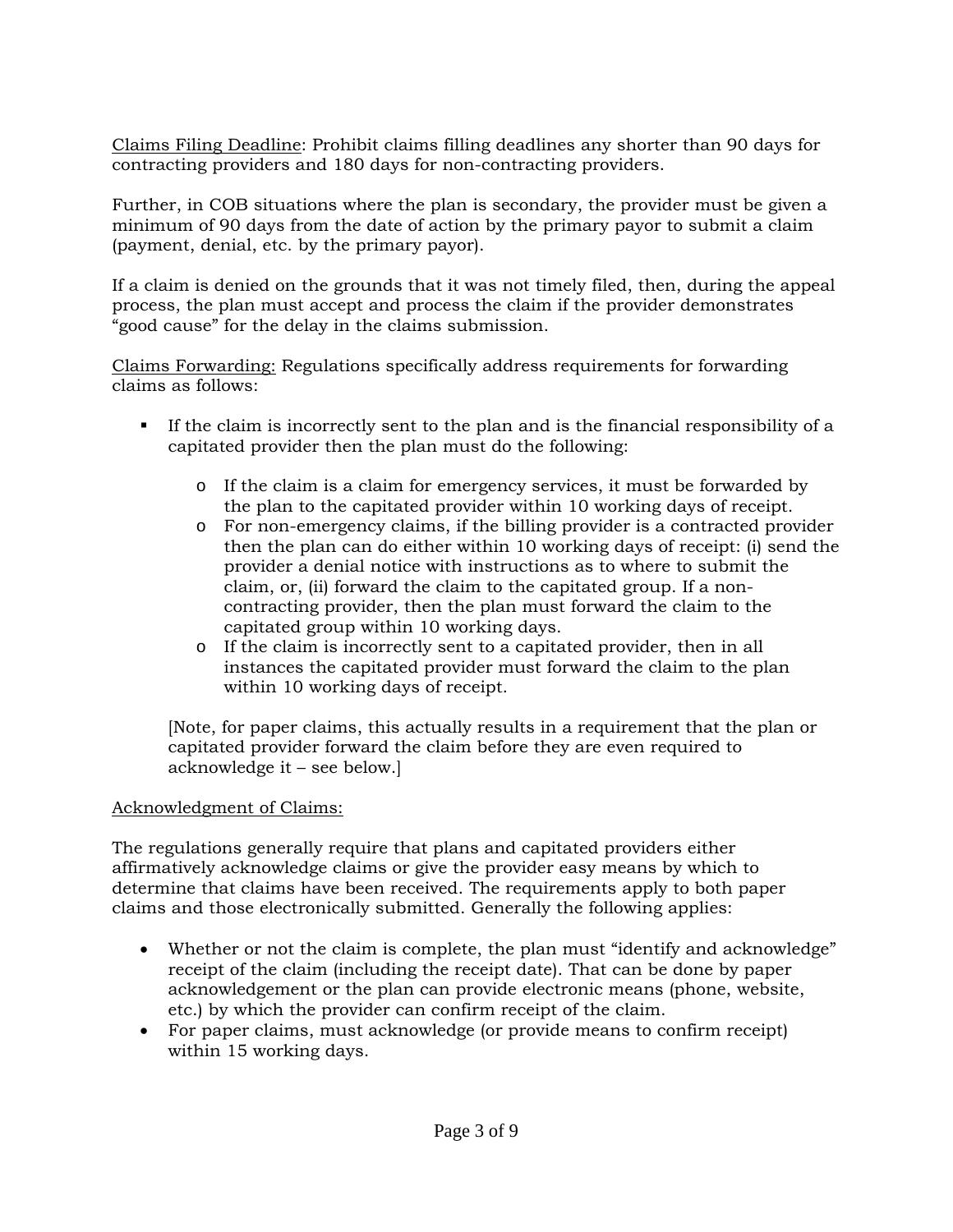- For electronic claims, must acknowledge (or provide means to confirm receipt) within 2 working days.
- If EDI claims are submitted through a claims clearing house, the acknowledgment of receipt can be routed back to the clearing house within 2 working days (assumes the provider has a means to confirm receipt through the clearing house).

## Claims Adjudication:

For the most part, the regulations restate the current requirements in the Act regarding timely payment of claims, contesting claims, payment of interest, etc. There are some instances in which they "elaborate" or expand on the existing statutory requirements. The following should be noted:

- For each claim that is adjudicated, there must be an "accurate and clear written explanation of the specific reasons" for the action taken.
- Interest on late claims must be paid automatically. If not included with the actual claims payment, then the interest must be paid within 5 days and must include specific written information to identify the claim to which it belongs.
- Sets out what is considered to be a permissible reimbursement amount solely for the purposes of determining if the plan's claims process is "fair" as follows:
	- o Contracting Providers The agreed-upon rate in the contract.
	- o Non-Contracted Providers in PPO & POS Plans For non-emergency services, the rate set forth in the enrollee's EOC.
	- o Non-Contracted Providers in HMO and Emergency Services The "reasonable and customary value" for the service as determined by a process that meets some very complex requirements.
- The regulations carve out claims for the non-HMO portion of a POS plan and require that they be processed like PPO claims, within 30 business days of receipt.
- The "date of payment" for a claim is the date the payment is postmarked or electronically transferred (not the system process date). The DMHC and the DOI can audit this indirectly to confirm that checks are not being held by comparing the check print date to the date the check is negotiated by the bank.
- Compliance with the requirements will generally be measured by a 95% compliance standard.

### Medical Records Requests:

The regulations recognize that there are instances in which records are needed and that emergency claims more often give rise to a need for medical records. Therefore, the regulations establish the following:

- Plans and capitated providers have the right to request medical records when they are reasonably relevant to determine liability for the claim.
- Requests for information must clearly state what is needed and why.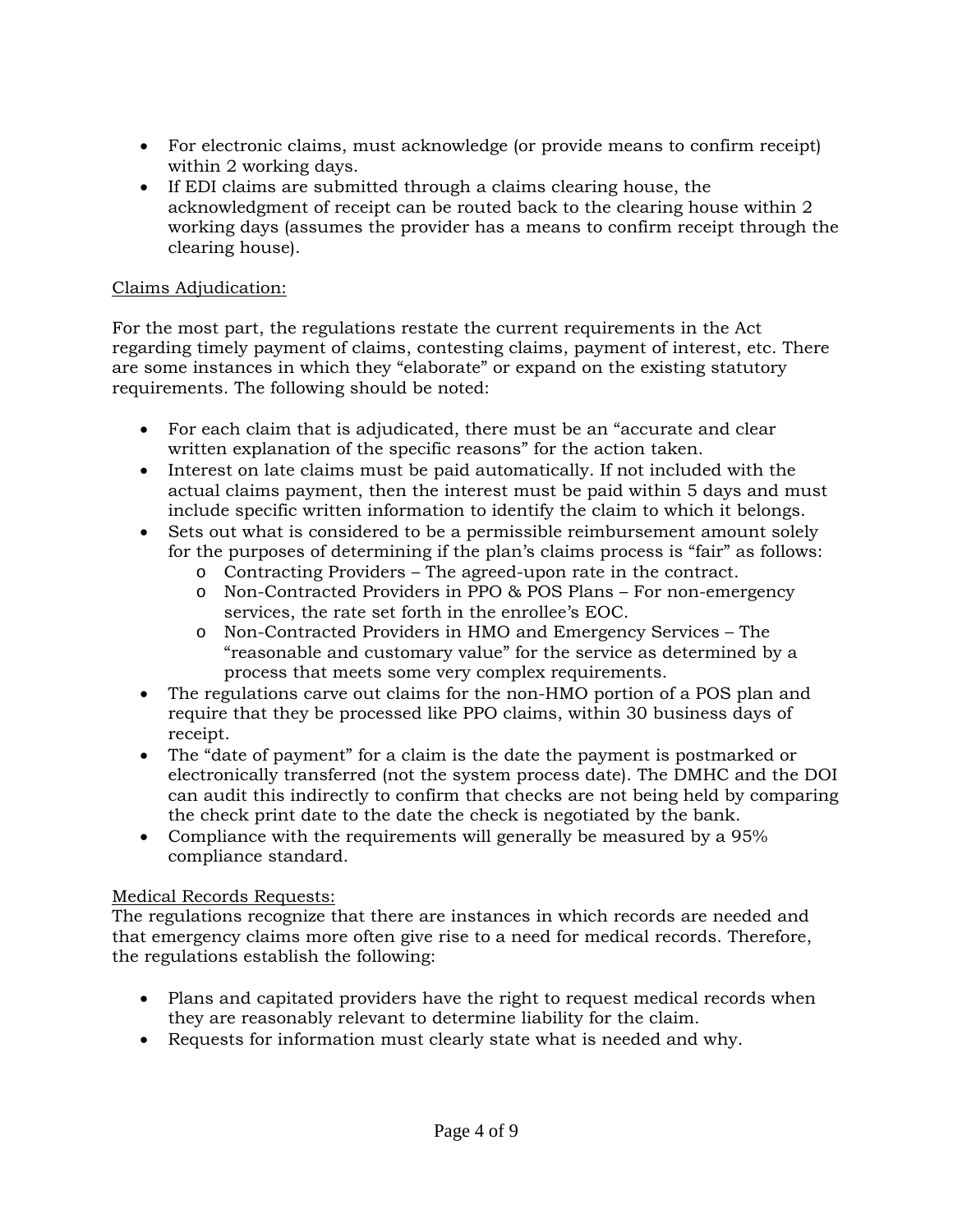- For non-emergency claim, medical records can't be requested on more than 3% of claims over any 12 month period. [This number also excludes claims for unauthorized services and fraud investigations.] Must be able to demonstrate this to the DMHC. Note: this is not based on a single provider but all claims from all providers.
- For emergency claims, medical records can't be requested on more than 20% of claims from professional providers over a 12 month period. [Note, for institutional claims, the ER report must accompany the claim in order for it to be complete.]

#### Overpayment Recoveries:

The regulations restate some existing requirements and impose new requirements relating to recovery of overpayments:

- Limits right to recover to requests made within 365 days of the date of payment (limit does not apply if the overpayment was due to fraud or misrepresentation on the part of the provider).
- Notice of overpayment must be a separate written notice that includes specific information (required by current law).
- Provider has 30 days to contest the overpayment. Any such contest is handled under the provider dispute resolution process.
- Can only offset an overpayment if: (i) the provider does not contest the overpayment, (ii) the provider does not reimburse the plan, and (iii) the provider's contract with the plan specifically authorizes offsets of overpayments.
- If an overpayment is recovered by offset, then notice of the offset must be sent to the provider and must include very specific information.

Note, finally, that contracts with capitated providers must include provisions by which the plan can de-delegate claims payment from the provider if they are not complying with the requirements of the regulations.

### **Provider Appeals Requirements**:

Each plan and each capitated provider must have fast, fair and cost-effective dispute resolution mechanism to process and resolve disputes from providers.

- Applies to all disputes with contracted providers.
- Applies to claims payment disputes with non-contracted providers.
- Can be 2 separate processes, as long as each complies.
- Arbitration doesn't count.
- In order to be a valid appeal, provider must include specific minimum information. [Otherwise can be returned to provider.]
- Notice of the appeal process and certain specified information must be included in all notices to providers regarding payment or denial of a claim.
- Must have written procedures for handling provider disputes.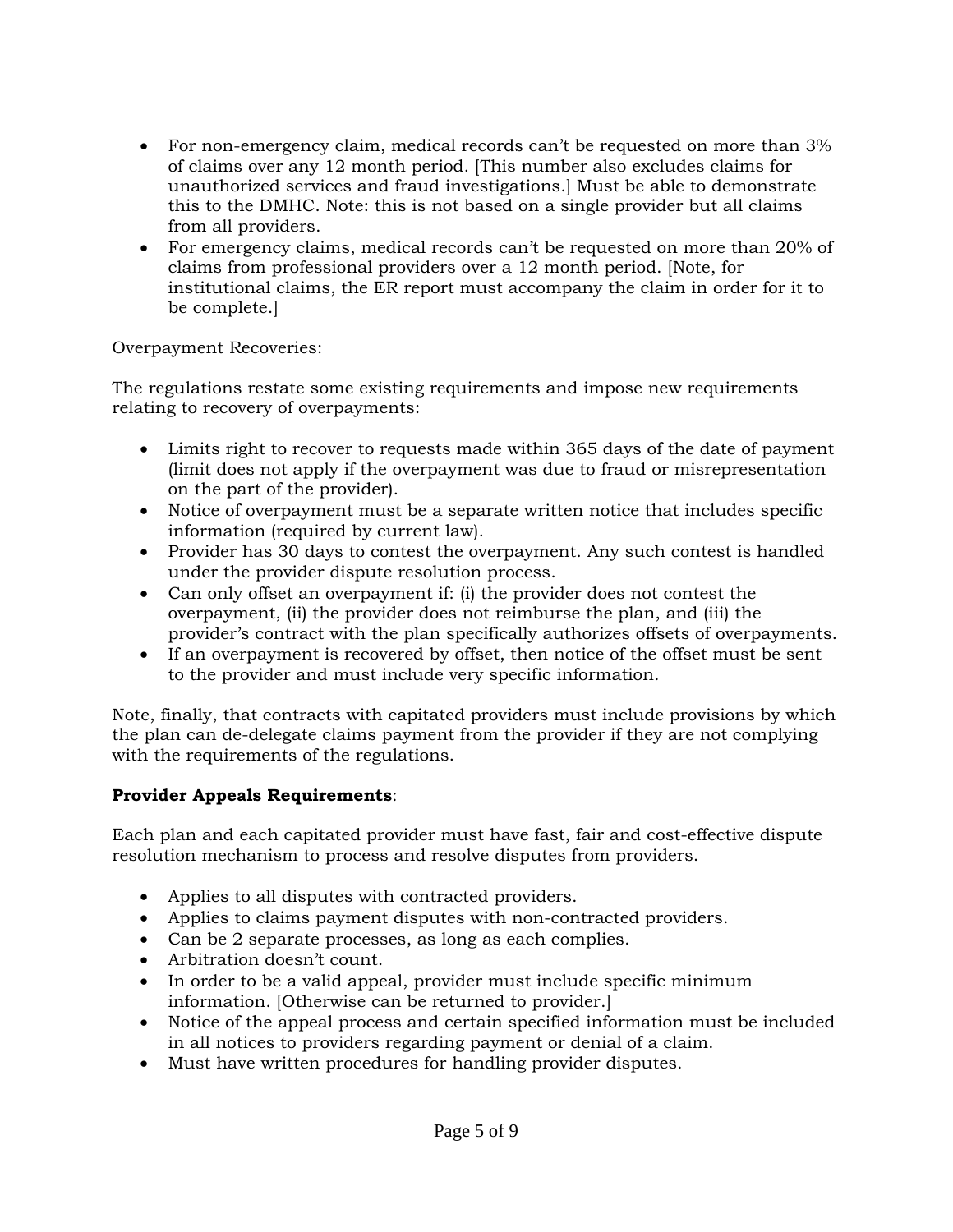- Appeals regarding claims must be submitted and processed using the same claim number assigned to the claim.
- Must give provider at least 365 days to submit an appeal.
- Must acknowledge receipt of a provider appeal: within 2 business days for appeals submitted electronically and within 15 working days for appeals submitted in paper form.
- Must resolve appeals in accordance with claims timeliness requirements (30/45 working days) and must send written determination on the appeal within 45 working days.
- If appeal results in additional payment on a claim, must include interest from date of original payment.
- Must maintain all provider appeal records for 5 years.
- Plan and capitated providers must designate an officer to be responsible for the provider appeal process, to review the process, prepare reports, etc.
- Cannot discriminate or retaliate against a provider for filing an appeal.
- Cannot charge provider anything for the appeal, but do not have to reimburse the provider for any cost they incur in pursuing the appeal.
- Annual reports required. [See below.]

Issues to note:

- Regulations do not mandate more than one level of appeal/review.
- Requirements apply to disputes regarding requested overpayment refunds.
- Contracted providers can submit disputes over substantially similar claims in bundled batches as long as sufficient individual claims identification are provided.
- Contracts with capitated providers must include a provision permitting the health plan to take over the provider's appeal process if the capitated provider is not meeting the requirements of the regulations.
- Capitated providers' records of provider appeals must be available to the health plan.
- Providers with disputes over medical necessity or UM have a right to appeal the capitated provider's appeal determination to the health plan.

**Capitated Providers (Claims Processing Organizations)**: The regulations set forth detailed requirements that must be reflected in plans' contracts with capitated providers (or claims processing organizations). Basically, the delegated organizations must be required to comply with all of the same provider claims and appeals requirements. And the providers must do periodic reporting of compliance to the health plan so that the health plan can: (i) monitor compliance, and, (ii) report to the DMHC.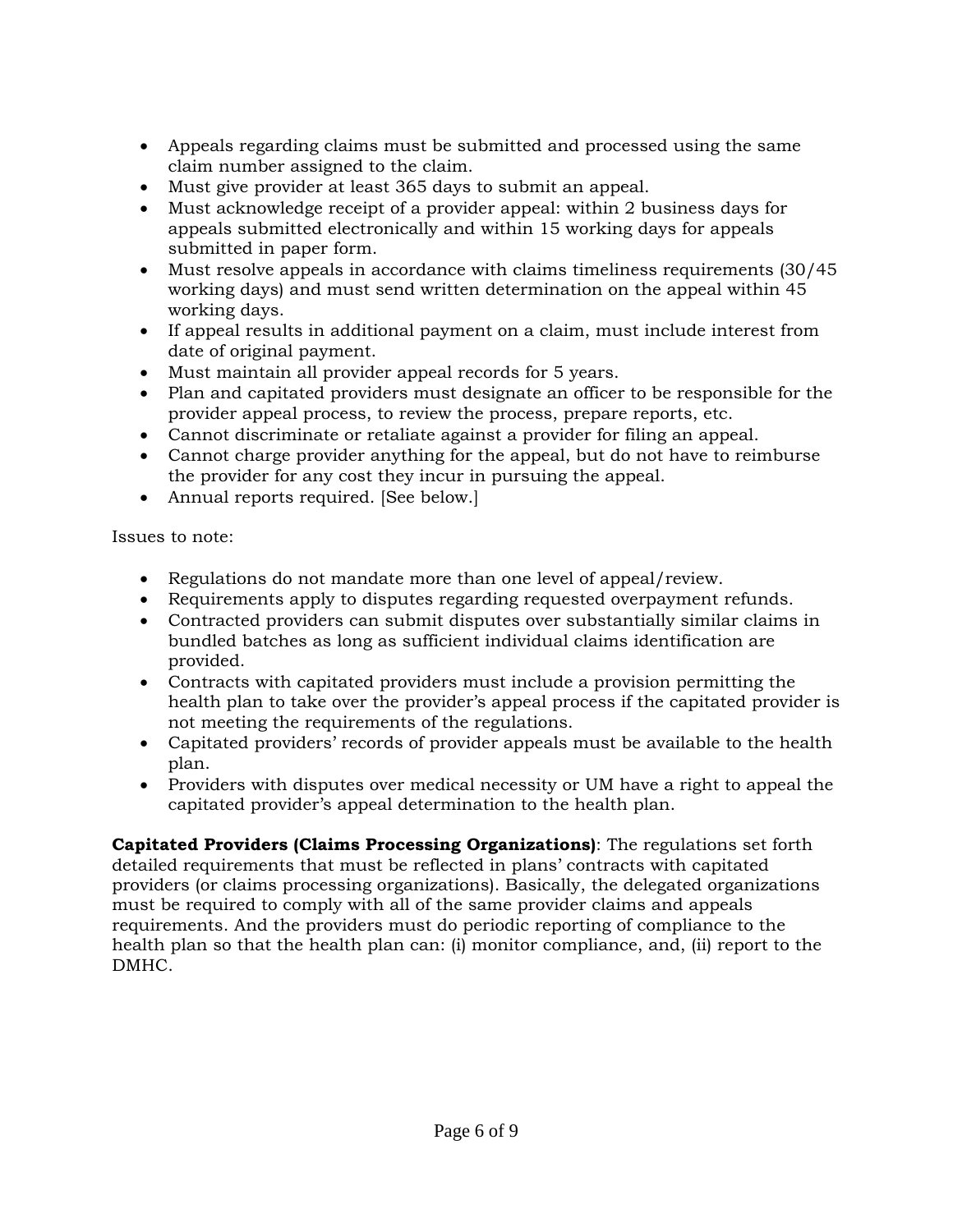Omitting the specific detail required, the regulations state that the plan's contracts with capitated providers must:

- Obligate the provider to accept and adjudicate claims in accordance with all of the various statutes and regulations.
- Obligate the provider to establish and operate a provider dispute resolution program in compliance with the regulations.
- Obligate the provider to submit the required quarterly reports to the plan.
- Obligate the provider to make its records on claims and provider disputes available to the plan and the DMHC.
- Confirm that providers with disputes regarding medical necessity or UM decisions have a de novo right of appeal to the plan at the completion of the capitated provider's dispute resolution process.

**Periodic Reports:** The regulations set forth 2 different sets of reporting requirements relating to claims and provider dispute handling; (i) reports that capitated providers (and claims processing organizations) must make to plans, and, (ii) reports that plans must make to the DMHC.

## Capitated Provider Reports:

Capitated providers must submit a quarterly report to plans that demonstrates their compliance with the various claims processing and provider appeals requirements. The elements to be disclosed are quite detailed. In addition to the various data elements for claims, the report must include the following:

- A tabulated record of provider disputes received categorized by date of receipt, and including the provide identity, dispute type, disposition and working days to resolution.
- The report must be signed and verified by an officer of the capitated provider.

The report must be sent to the plan within 30 days of the close of each calendar quarter. The first report must be submitted to plans on or before 4/30/04.

### Health Plan Reports:

Plans must submit quarterly and annual reports to the DMHC, some of which incorporate the information from the capitated provider quarterly reports. Annual reports regarding provider appeals are required by the DOI.

QUARTERLY REPORTS: Within 60 days of the close of each calendar quarter, plans must file with DMHC a report that:

- Discloses any emerging patterns of claims payment deficiencies.
- Discloses whether any capitated provider (or claims payment organizations) failed to comply with the various claims and provider appeals requirements.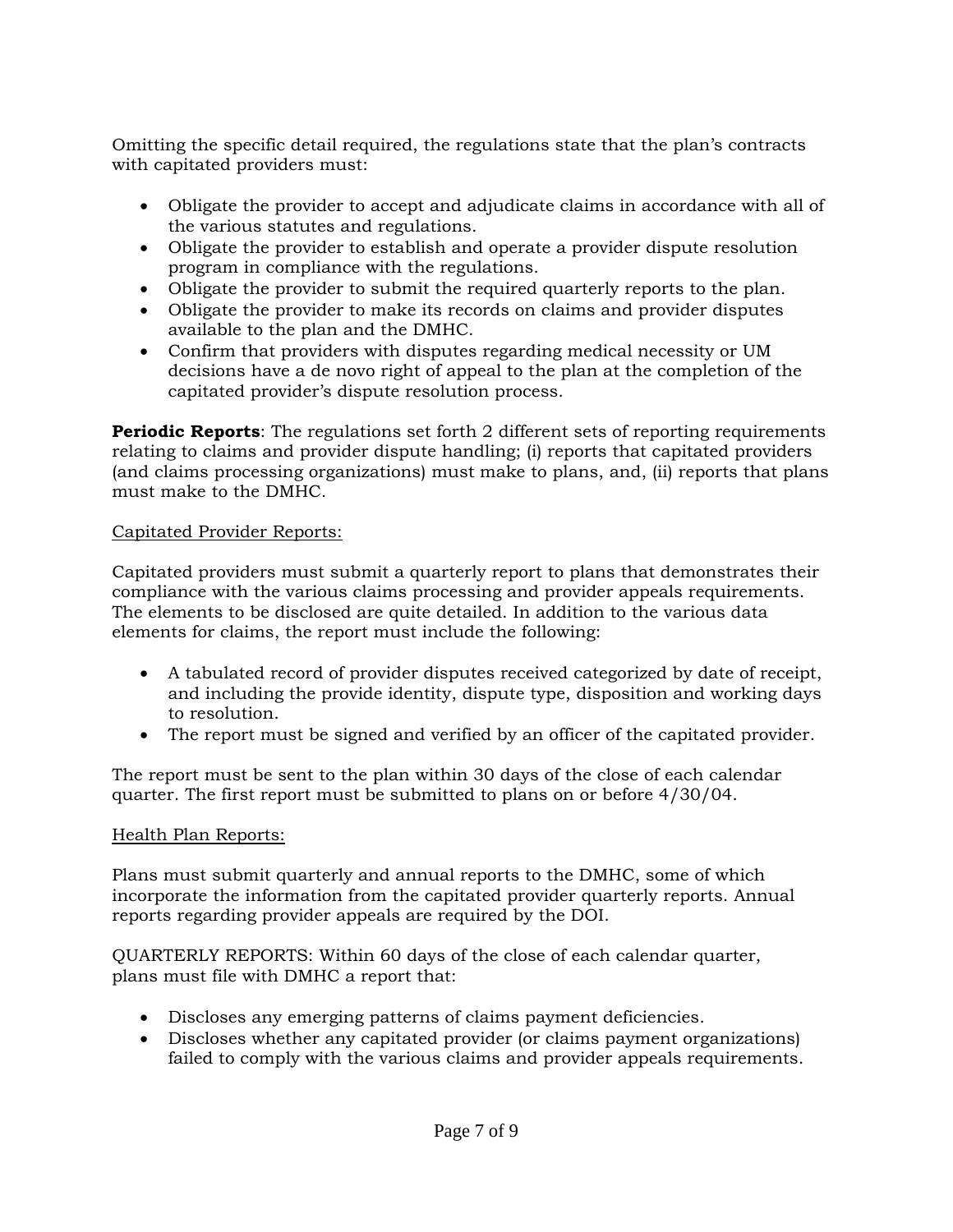• Discloses any correction action taken in the previous 2 quarters to address any of the above deficiencies.

The first quarterly report is due by May 15, 2003, only 15 days after the due date of the first quarterly reports from capitated providers.

ANNUAL REPORTS: Within 15 days of the close of each calendar year, plans must submit an "Annual Plan Claims Payment & Dispute Resolution Mechanism Report" which:

- Provides information regarding the claims payment compliance status of the plan and each capitated provider.
- Is based on the 12 month period endings as of 9/30 of the prior year.
- Is based on the plan's own data and the quarterly reports submitted by capitated providers.
- Discloses any patterns of deficiencies and outlines corrective action plans.
- Includes information on the number and types of providers using the dispute resolution procedure.
- Includes a summary of the disposition of provider disputes.
- Identifies any emerging patterns disclosed by the provider appeals and describes action being taken by the plan to improve.

The first annual report pursuant to these new requirements must be filed with the DMHC by 1/15/05. The first annual report pursuant to requirements for health insurers must be provided to the DOI by 7/1/2007.

### Unfair Payment Pattern

After laying out all of the above requirements (directly or indirectly) the regulations then contain a list of14 items of conduct by plans or by capitated providers that will be deemed to constitute a "demonstrable and unjust payment pattern" or an "unfair payment pattern", thus subjecting the plan to possible sanctions and discipline from the DMHC. [Certain of these are also now stated as affirmative requirements applicable to insurers under the Insurance Code.] Under the regulations, doing any of the following with the stated frequency (a percentage of claims, a number of occurrences over a 3 month period, etc.) would be deemed to be "unfair":

- 1. Imposing a claims submission deadline shorter than 90 days.
- 2. Failing to forward misdirected claims to the right party.
- 3. Failing to accept a late claim when good cause is shown.
- 4. Requesting reimbursement for overpayments that doesn't comply with the notice and offset requirements.
- 5. Failing to timely acknowledge receipt of claims.
- 6. Failure to give an accurate and complete explanation on the disposition of a claim (reason for denying, etc.).
- 7. Requiring, by contract, that the provider submit medical records that a re reasonably relevant.